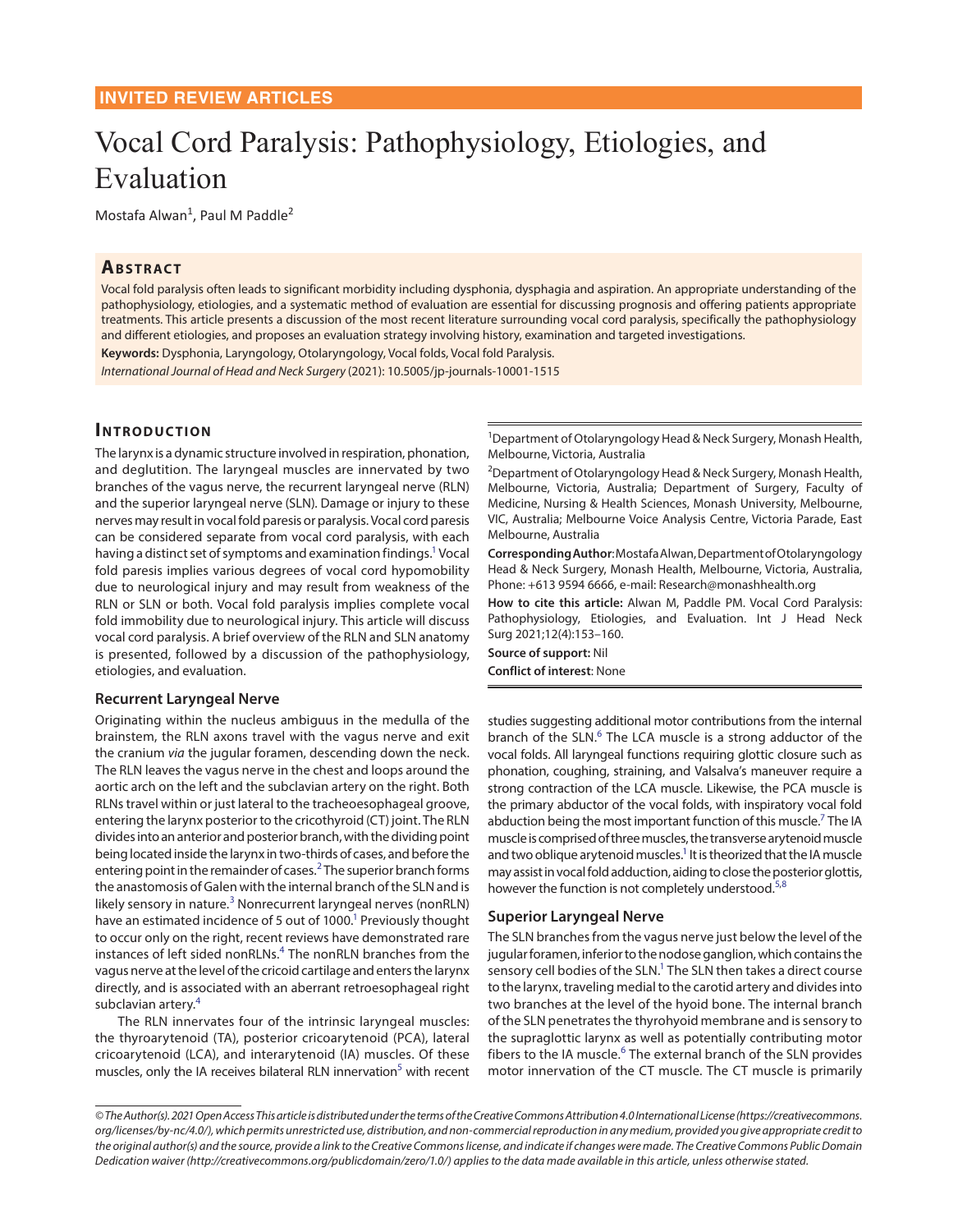responsible for changing the fundamental frequency of the voice by elongating the vocal fold when contracting.

## **Pathophysiology**

#### *Neuronal Injury*

It is important to differentiate between nerve conduction block and presence of axonal injury for prognostication purposes when possible. Most surgically induced nerve injuries are the result of pressure, crushing or heating intraoperatively, leaving the nerve macroscopically intact.<sup>[3](#page-5-6)</sup> Neuropraxia is the mildest form of injury, in which the Schwann cells are injured but the axon integrity is maintained, often resulting in a conduction block lasting for 6–8 weeks whilst the Schwann cells repair.<sup>[3](#page-5-6)</sup> This appears to also be the case for the RLN.<sup>[9](#page-5-11)</sup> Axonotmesis is when axonal injury is present, leading to possible neuron death or reinnervation with variable functional outcomes.<sup>[3](#page-5-6)</sup>

<span id="page-1-1"></span>In the peripheral nervous system (PNS), the myelin sheath is derived from Schwann cells which promote axonal growth and regeneration. Peripheral nerve injuries are therefore more likely to experience regeneration and regrowth than central nervous system injuries.<sup>10,11</sup> Following nerve injury, the distal segment of

<span id="page-1-3"></span><span id="page-1-2"></span><span id="page-1-0"></span>

|  |  |  | <b>Table 1:</b> Possible causes of vocal cord paralysis |  |  |  |  |
|--|--|--|---------------------------------------------------------|--|--|--|--|
|--|--|--|---------------------------------------------------------|--|--|--|--|

| Etiologies                                          |
|-----------------------------------------------------|
| Surgery                                             |
| Thyroid surgery                                     |
| Carotid endarterectomy                              |
| Anterior approach to the cervical spine             |
| Skull base surgery                                  |
| Thoracic surgery                                    |
| Neoplastic                                          |
| Thyroid                                             |
| Lung                                                |
| Esophageal                                          |
| Mediastinal                                         |
| Endotracheal intubation                             |
| Viral                                               |
| Herpes simplex virus                                |
| Epstein-Barr virus                                  |
| Influenza virus                                     |
| Varicella zoster                                    |
| Cytomegalovirus                                     |
| Neurological causes                                 |
| Parkinson's disease                                 |
| Multiple sclerosis                                  |
| Amyotrophic lateral sclerosis<br>Myasthenia gravis  |
| Cerebrovascular accidents                           |
| Central nervous system tumors                       |
| Miscellaneous                                       |
| Aortic aneurysm                                     |
| Pulmonary artery enlargement<br><b>Tuberculosis</b> |
| Granulomatosis with polyangiitis                    |
| Sarcoidosis                                         |
| Pneumoconiosis                                      |
| Systemic lupus erythematosus                        |
| Idiopathic                                          |

<span id="page-1-4"></span>the injured or severed nerve will remain physiologically active until it degenerates, occurring after approximately 1 week.<sup>12</sup>

#### *Clinical Course of RLN Injury*

Acute unilateral paralysis of one RLN will cause denervation and loss of function to the TA, LCA, PCA, and IA muscles, with the IA being less affected due to additional nervous supply. Denervation of the TA produces a flaccid vocal fold with decreased muscle mass and tension, causing a rounding of the glottic edge due to lateral bowing of the vocal cord.<sup>[5](#page-5-3)</sup> Denervation of the LCA results in a loss of adduction of the vocal fold, which results in an inability to close the glottic opening. PCA acute denervation may result in a partially subluxed arytenoid anteriorly and medially, due to the pull of the vocal ligament and possible pull of the IA, still innervated partially by the contralateral RLN.<sup>[5](#page-5-3)</sup> The summation of these effects, seen in acute complete paralysis of one RLN, is the loss of vocal fold mass, abduction, and adduction resulting in glottic incompetence. Whilst the contralateral vocal fold is able to abduct, this is usually inadequate to produce normal phonatory oscillation bilaterally.<sup>1</sup> The result is an acutely hoarse, breathy and potentially diplophonic voice. This usually lasts for several weeks but may be followed by partial improvement of voice quality as the contralateral vocal cord compensates by increasing movement and moving across the midline.<sup>[5](#page-5-3)</sup> The normal vocal cord can only compensate in the horizontal plane however, and cannot move in the superio-inferior plane if laryngeal nerve paralysis has resulted in height mismatch of the vocal cords. After 4–5 months, nerve regeneration has begun and there may be some clinical signs of improvement.<sup>[5](#page-5-3)</sup>

#### *Nerve Regeneration and Synkinesis*

The motor axons of the RLN contain four times as many adductor axons as there are abductor axons, and when nerve injury is followed by regeneration, these axons maintain their adductor and abductor affinity, however may regenerate inappropriately with distal axons of the opposite type.<sup>[5](#page-5-3)</sup> In patients with a RLN injury in whom there is nerve regeneration, laryngeal synkinesis often follows. Laryngeal synkinesis is a form of defective healing where severed nerve sheaths do not accurately regenerate to their preinjury counterpart, causing uncoordinated muscle contraction. Whilst synkinesis occurs as a rule in partial nerve injuries, in complete RLN injuries, it is possible but not certain.<sup>[5](#page-5-3)</sup> If reinnervation occurs, the abductor and adductor muscles will not undergo denervation atrophy, with canine models demonstrating that whilst during the first 3 months after RLN transection there is atrophy of the TA and PCA muscles, after 9 months, the fiber diameters of the denervated laryngeal muscles have approached those of normal muscle.<sup>[13](#page-5-9)</sup> Although synkinetic, the resulting reinnervation may result in a motionless vocal fold, which matches its counterpart in mass and tension, thereby allowing phonation to occur and this is known as favorable synkinesis.<sup>1</sup> In some cases, the resulting nerve regeneration may result in a spasmodic vocal cord, resulting in muscular dyscoordination during phonation and inspiration, producing a dysphonic voice, also known as unfavorable synkinesis.<sup>14</sup>

# **Etiologies**

## *Introduction*

The vagus and RLN nerves can be injured by multiple means, including vascular insults, viral or bacterial infections, tumor

<span id="page-1-6"></span><span id="page-1-5"></span>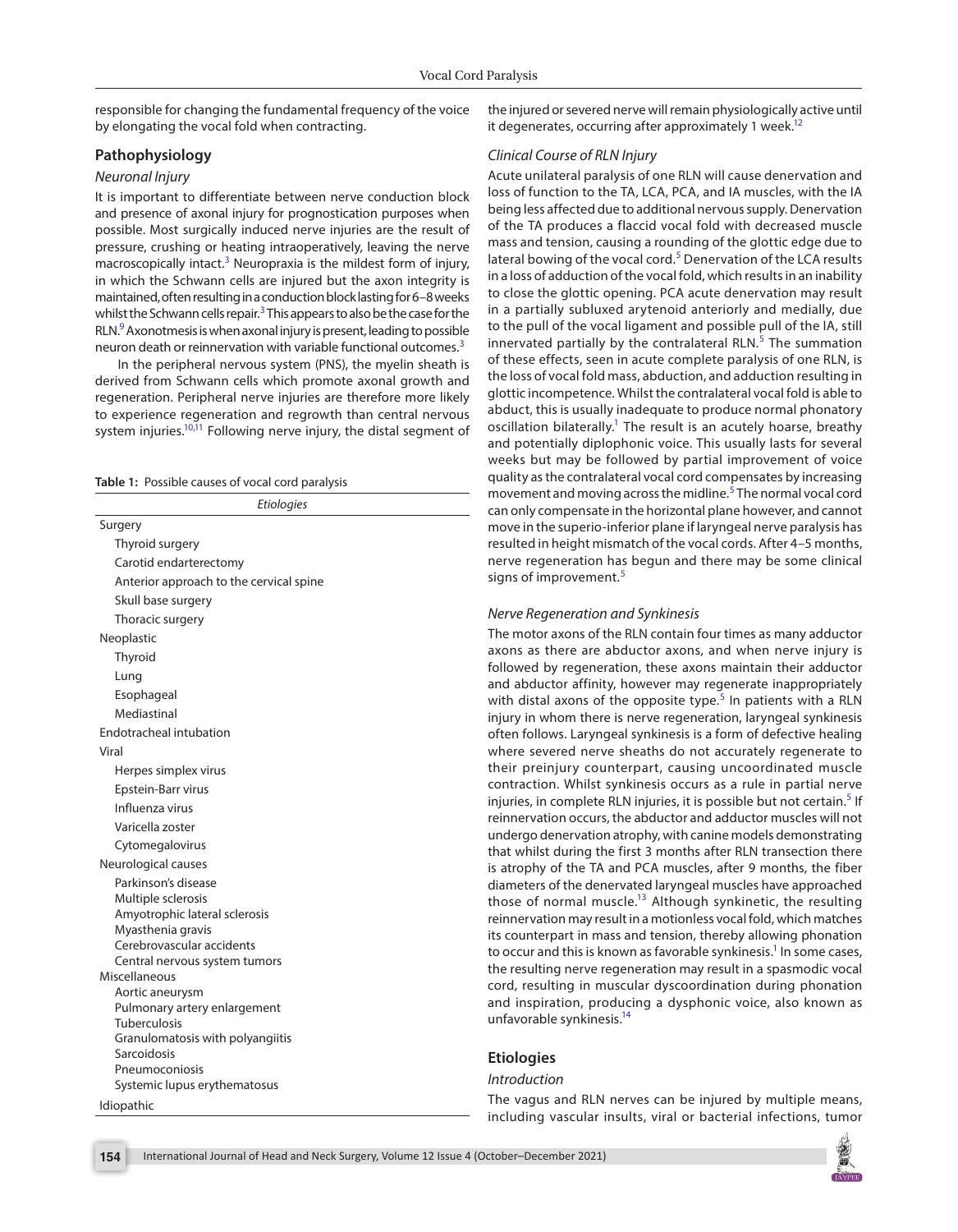<span id="page-2-0"></span>infiltration or compression, and trauma both iatrogenic and noniatrogenic ([Table 1\)](#page-1-0). At present the true incidence of vocal cord paralysis is unknown, and determining an exact incidence is complicated by likely underdiagnosis and patients with asymptomatic vocal cord paralysis[.15](#page-5-14)

The RLN is at risk during operations involving the neck, chest, cervical spine and skull base. The mechanisms of neural injury during surgery include thermal damage, compression, vascular compromise, stretching, and transection. Whilst nerve transection is often recognized at the time of surgery, electrocautery injury is frequently not recognized, as stimulation of muscle and nerve fibres can occur within 1 cm of the monopolar cautery tip, and current flow along a dissecting instrument inadvertently contacted by an electrocautery device can also cause nerve damage<sup>16</sup> Whilst primary anastomosis is recommended in the event of nerve transection, exact regeneration remains unlikely, and synkinesis may result even following successful and timely nerve repairs[.15](#page-5-14)

## *Surgery*

Iatrogenic surgical injury is one of the leading causes of RLN paralysis, with the most common operations causing damage being thyroid surgery, carotid endarterectomy, anterior approaches to the cervical spine, skull base surgery, and thoracic surgery[.15](#page-5-14)

Damage to the RLN following thyroid surgery is a well-known complication, having been recognized for over a century and being a common cause for litigation.<sup>17[,18](#page-5-17)</sup> Thyroid surgery has been reported to be responsible for 4.1–9% of vocal cord paralysis, with the relative incidence decreasing, however this is suspected to be relative as the numbers of skull base and anterior cervical spine operations have increased in recent decades.<sup>15</sup> 0.7% of patients with benign thyroid neoplasms have RLN paralysis at presentation, caused by compression, stretching or inflammation.<sup>19</sup> The incidence of permanent paralysis and temporary paralysis after thyroid surgery is reported at 0.5–2.4% and 2.6–5.9%, respectively, $^{20,21}$  $^{20,21}$  $^{20,21}$  $^{20,21}$  with rates being lower in specialist centres.<sup>22</sup> Risk factors for RLN injury during thyroid surgery include cancer surgery, revision surgery, previous radiation, lymph node dissection, and retrosternal extension.<sup>[23](#page-6-14)-25</sup> Additionally, risk to the RLN increases when the nerve is not routinely identified during surgery.<sup>26</sup> Intraoperative monitoring may decrease the rate of RLN damage however it is difficult to draw definitive conclusions, with studies having mixed results or not demonstrating statistical significance in their findings.<sup>[27,](#page-6-17)[28](#page-6-18)</sup>

<span id="page-2-19"></span><span id="page-2-16"></span>Carotid endarterectomy has a reported RLN paralysis incidence of 2-6%.<sup>[29](#page-6-19)</sup> Suspected mechanisms of injury include traction injuries, clamp injuries, and interruption of neurovascular supply to the nerve.<sup>[29](#page-6-19)</sup> RLN fibres are located on the medial aspect of the vagus nerve at the level of the carotid bulb, and are therefore at risk when skeletonizing the artery. $30$  Clamping of the artery may disrupt the vasa nervorum leading to RLN injury, and compression from vascular loops placed inadvertently around the vagus nerve also contribute to RLN paralysis.<sup>[31](#page-6-21)</sup>

Recurrent laryngeal nerve injury from anterior approaches to the cervical spine is the most common complication of these procedures, quoted at 2–6%.[32,](#page-6-0)[33](#page-6-22) Injuries are thought to be related to stretching of the nerve whilst retracting between the carotid sheath and the larynx, or compression from the endotracheal tube cuff in conjunction with the surgery.<sup>33</sup> The right RLN approaches the larynx at a sharper angle relative to the sagittal plane than the left, and is therefore more vulnerable to injury,  $34$  with injury rates reflecting this.<sup>32</sup> RLN injury from these operations appear to recover in time however, with one study demonstrating that 80%

of patients with dysphonia after anterior approaches to the cervical spine experiencing a full recovery within 1 year. $32$ 

<span id="page-2-25"></span><span id="page-2-1"></span>Skull base surgery often involves manipulation of cranial nerves, which are segmentally demyelinated and therefore more susceptible to injury.<sup>35</sup> Whilst proximal vagal nerve injuries produce vocal cord paralysis, they also result in loss of laryngeal and hypopharyngeal sensation and loss of palatal function, increasing the risk of aspiration and oropharyngeal dysphagia.<sup>15</sup> Vagal neuropathy from skull base paraganglioma excision has a reported incidence of 50–100%, with several cases reporting intraoperative preservation of the vagus nerve still experiencing postoperative ipsilateral vocal cord paralysis.[35,](#page-6-1)[36](#page-6-2)

<span id="page-2-27"></span><span id="page-2-26"></span><span id="page-2-2"></span>As the left recurrent laryngeal nerve passes under the aortic arch lateral to ligamentum arteriosum, it is susceptible to compression from aortic dilatation, left atrial dilatation secondary to mitral valve stenosis or progressive heart failure, also known as Ortner syndrome.<sup>[37](#page-6-3)</sup> The left RLN is also at risk of injury in thoracic, open heart, and esophageal surgery. Vocal cord dysfunction following left pneumonectomy or lobectomy has been cited at 31% in a 2001 study of 99 patients, and was associated with a 19% mortality.<sup>38</sup> More recent studies have suggested that continuous intraoperative neuromonitoring may be used to predict postoperative vocal cord function and may be helpful to prevent RLN during video-assisted thoracoscopic surgery lobectomy.<sup>[39](#page-6-5)</sup>

#### <span id="page-2-29"></span><span id="page-2-28"></span><span id="page-2-4"></span><span id="page-2-3"></span>*Neoplastic Etiologies*

The most common nonlaryngeal neoplasms causing RLN paralysis are thyroid, lung, oesophageal and mediastinal.<sup>15</sup> Thyroid malignancies may invade the RLN causing paralysis and benign thyroid neoplasms and thyroid goiters may cause compression induced RLN injury. Nonthyroid neoplasms along the course of the RLN may cause vocal cord paralysis, including neurogenic, oesophageal, lung, and mediastinal masses. Whilst paragangliomas do not frequently cause RLN paralysis, the surgery for these tumours may cause postoperative paralysis.[40](#page-6-6)

<span id="page-2-15"></span><span id="page-2-14"></span><span id="page-2-13"></span><span id="page-2-12"></span><span id="page-2-11"></span><span id="page-2-6"></span><span id="page-2-5"></span>Recurrent laryngeal nerve paralysis caused by malignant neoplasm carries an unfavorable prognosis regarding return of function, with one series examining 98 patients reporting no functional recovery in RLN paralysis caused by malignant neoplasm, compared to a 31% recovery rate in cases attributed to surgical injury.<sup>[41](#page-6-7)</sup>

#### <span id="page-2-18"></span><span id="page-2-17"></span><span id="page-2-7"></span>*Endotracheal Intubation*

<span id="page-2-20"></span><span id="page-2-8"></span>The exact mechanism of endotracheal intubation-induced RLN paralysis remains unknown. The internal branch of the RLN is at risk of compression between the arytenoid cartilage, the thyroid cartilage and the inflated cuff of the endotracheal tube.<sup>[42](#page-6-8)</sup> However there have also been theories that RLN paralysis following intubation may be caused by opportunistic viral infections secondary to local trauma.<sup>43</sup> When vocal cord paralysis is suspected following endotracheal intubation, arytenoid cartilage dislocation must be excluded.<sup>15</sup> A review of 210 patients found the incidence of temporary and permanent RLN paralysis following short-term intubation to be 1.4% and 0.5%, respectively. $44$ 

#### <span id="page-2-23"></span><span id="page-2-22"></span><span id="page-2-21"></span><span id="page-2-10"></span><span id="page-2-9"></span>*Viral Etiologies*

<span id="page-2-24"></span>Several viruses have been cited as causing RLN paralysis, however proving viral etiology remains difficult, as positive biochemical testing does not prove neural involvement nor causation. To demonstrate a direct relation between viral infection and vocal cord paralysis, a neural specimen is required and these are not routinely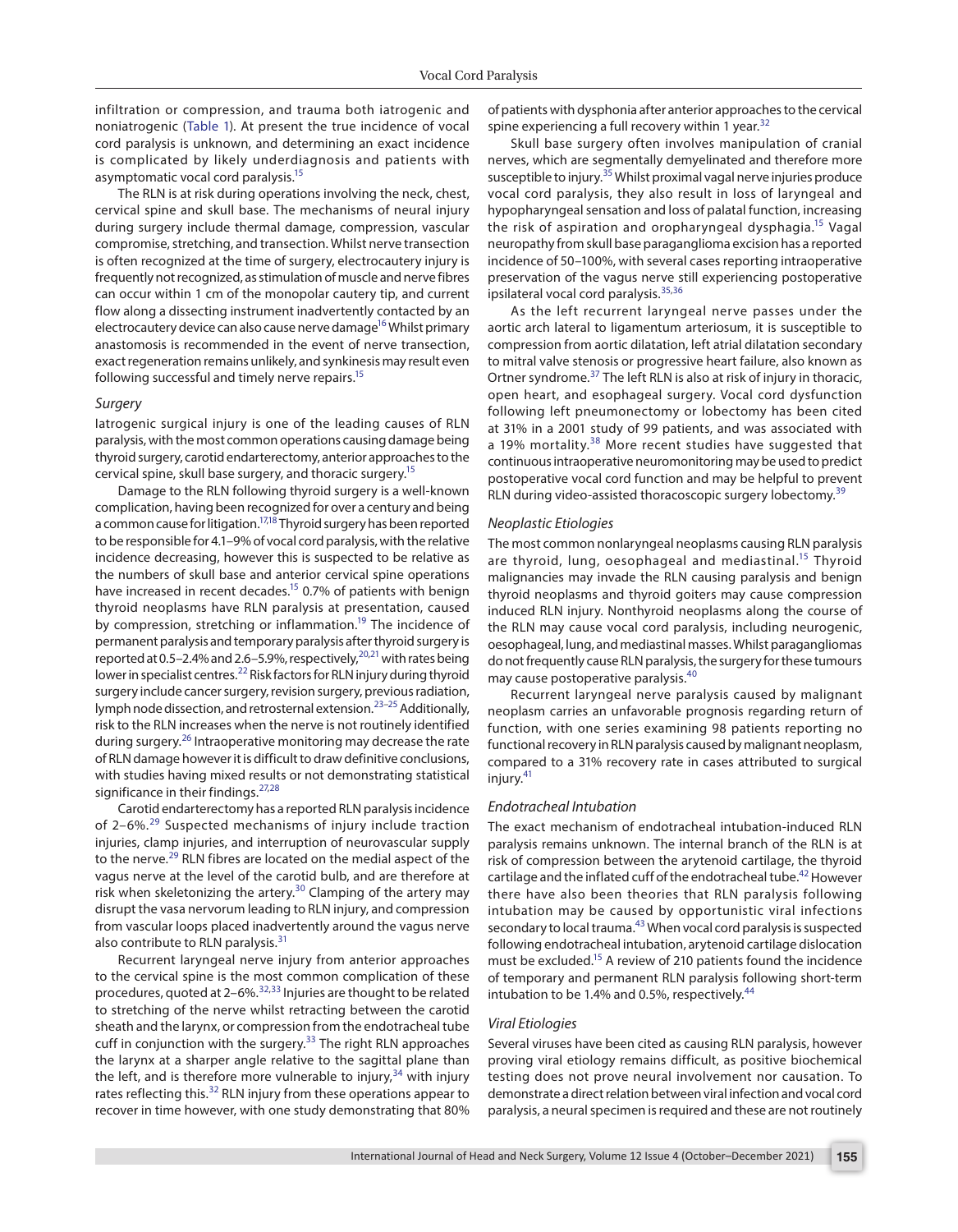<span id="page-3-8"></span><span id="page-3-7"></span><span id="page-3-2"></span><span id="page-3-0"></span>performed. It is therefore difficult to accurately report the incidence of viral induced vocal cord paralysis, however Herpes simplex virus, <sup>45-47</sup> Epstein-Barr virus, <sup>[48,](#page-6-26)49</sup> influenza virus, <sup>[50](#page-6-28)-52</sup> varicella zoster,<sup>[53–](#page-6-30)[55](#page-6-31)</sup> and cytomegalovirus<sup>[56](#page-6-32),[57](#page-6-33)</sup> have all been cited in case reports. The mechanism of neural injury by viruses is not completely understood. It is theorized that either direct viral invasion or immune response to viral infection causes neural edema and subsequent myelin sheath damage.[48](#page-6-26) Neural involvement from Epstein-Barr virus and influenza virus may recover,[49,](#page-6-27)[50](#page-6-28) however RLN damage from herpes simplex virus has been reported to be permanent.<sup>[46](#page-6-34)</sup>

## *Other Etiologies*

The clinician must always bear in mind unusual causes for vocal cord paralysis should the more common causes prove to be not responsible. Several neurological causes may affect vocal cord movement including Parkinson's disease, multiple sclerosis, amyotrophic lateral sclerosis, Guillain-Barré syndrome, and myasthenia gravis.[58](#page-6-35)[-63](#page-7-3) Whilst cerebrovascular accidents and central nervous system tumours may result in vocal cord paralysis, typically other neurons are also affected, causing additional symptoms.<sup>[64](#page-7-4)</sup>

<span id="page-3-11"></span>Additionally, there are reported cases of left RLN paralysis caused by pathologies which may compress the RLN as it passes through the chest. Aortic aneurysms and pulmonary artery enlargement secondary to pulmonary hypertension have been reported to directly compress the RLN.<sup>[65](#page-7-5)</sup> Processes which may result in mediastinal lymphadenopathy can likewise compress the RLN, including tuberculosis, granulomatosis with polyangiitis, sarcoidosis, pneumoconiosis, and systemic lupus erythematosus.<sup>[66](#page-7-6)[,67](#page-7-7)</sup>

<span id="page-3-15"></span>Idiopathic etiologies have no cause by definition. However, the true incidence of idiopathic RLN paralysis is related to the thoroughness of the investigative evaluation and therefore the true rate remains unknown. As technological advances are made in imaging, fiberoptics and viral titres, the rate of RLN paralysis deemed to be idiopathic has decreased.<sup>15</sup> It is interesting to note that the incidence of "idiopathic vocal cord paralysis" varies between different nations, with English literature supporting a rate of 10–27% whilst Japanese literature reports a rate of 25.9–41.3%. Spontaneous recovery in idiopathic vocal cord paralysis has been reported in up to 24% of cases, with the suggestion that these were potentially caused by undiagnosed viral illness.<sup>[68](#page-7-8)</sup>

## **Evaluation**

#### *History*

The patient with a suspected vocal cord paralysis requires a systematic and comprehensive evaluation beginning with a history and physical examination. The purpose of the history should be to accurately define the patient's symptoms, the impact of these symptoms on their quality of life, and to ascertain the likely cause of their vocal cord hypomobility or paralysis.<sup>1</sup> A recommended approach is to consider the symptoms of the palsy itself, the symptoms of vocal compensation, and to establish symptoms to potential favorable or unfavorable synkinesis.

Symptoms of vocal cord palsy can be broadly categorized into the impact on voice, impact on breathing or airway, and impact on patient swallowing ability.<sup>69</sup> Patients with vocal cord paralysis may complain of symptoms regarding their projection, pitch and voice quality and each of these must be elucidated. Patients may complain of a reduction in the subjective loudness or projection of their voice, whereby patients cannot yell or their voice "goes <span id="page-3-10"></span><span id="page-3-9"></span><span id="page-3-6"></span><span id="page-3-5"></span><span id="page-3-4"></span><span id="page-3-3"></span><span id="page-3-1"></span>away" when attempting to project (or becomes more abnormal). Likewise, patients may express concern regarding an alteration in their normal vocal pitch, with a reduction in pitch range, or more often a higher baseline vocal frequency, known as paralytic falsetto.[69](#page-7-0) Breath-wasting phenomena may also occur, owing to reduced ability to properly adduct the vocal cords, resulting in a glottic gap, or an inability to maintain glottic closure with sufficient force, leading to a "rough voice" or breathlessness during speech, classically presenting as worsening dysphonia (breathy voice) throughout the day, with greater levels of fatigue at the end of a day of talking.<sup>14</sup> Airway concerns regarding vocal cord paralysis may present themselves as difficulty with heaving lifting or straining (due to an impaired Valsalva maneuver secondary to weak glottic closure), a baseline breathy voice, and rarely stridor or respiratory obstruction due to vocal cord prolapse into the glottic opening.<sup>15</sup> Complaints of voice changes with associated cough, globus sensation, and/or choking following oral intake may be suggestive of aspiration.<sup>14</sup> Subclassification and further exploration of these symptoms may yield valuable information and help to differentiate between isolated RLN palsy and high vagal lesions. Patients who notice little to no swallowing symptoms, or those who only have difficulty with thin liquids are more commonly found to have isolated RLN palsy, conversely, patients with more severe dysphagia for both solids and liquids, and who have ancillary symptoms such as nasal regurgitation of oral intake (suggesting pharyngeal and hypopharyngeal paralysis) are more likely to have a high vagal lesion.<sup>[69](#page-7-0)</sup>

<span id="page-3-16"></span><span id="page-3-14"></span><span id="page-3-13"></span><span id="page-3-12"></span>Patients with vocal cord paralysis, especially after a period of time, may acquire compensatory mechanisms to overcome their reduced vocalization. Unfortunately, as is often the case with compensatory mechanisms, these may lead to problems in their own right. Patients may attempt to compensate for their vocal changes by increasing pharyngeal squeeze to facilitate vocalization, however with time this may leading to muscle tension dysphonia and strain or soreness in the neck with voice use, or odynophonia.<sup>[5](#page-5-3)</sup> Ventricular dysphonia, also known as dysphonia plica ventricularis is defined as phonation using false vocal fold vibration rather than true vocal cord vibration, and is most commonly associated with severe muscle tension dysphonia or may occasionally be seen as a compensatory mechanism for true vocal fold paralysis.<sup>70</sup> Because of the structural and vibratory characteristics of the false cords, patients may complain of a low-pitch voice (owing to the increased mass of the false cords compared to the true cords). Additional typical symptoms of ventricular dysphonia include a harsh, rattling, rumbling or cracking voice, because the false cords are not as sophisticated in their vibratory patters as the true vocal cords.<sup>[70](#page-7-1)</sup> Less commonly, patients report somatic symptoms such as effortful phonation, unproductive throat-clearing and pain or globus sensation. $70$ 

<span id="page-3-20"></span><span id="page-3-19"></span><span id="page-3-18"></span><span id="page-3-17"></span>The progression, stability, or improvement of patients' dysphonia may hint at the presence of synkinesis (either favorable or unfavorable) or lack thereof. Careful attention should be paid to the timeline of patient symptoms, with initial dysphonia that slowly improves over subsequent weeks and months (however usually not returning to normal) indicating favorable synkinesis, $71$  and ongoing deterioration either in voice quality or regarding aspiration episodes developing weeks after the onset of dysphonia suggesting the presence of unfavorable synkinesis.<sup>71</sup> Similarly, it is important to note that some patients may experience complete spontaneous recovery of their voice, implying partial RLN injury which has successfully recovered, or an otherwise self-limiting cause such as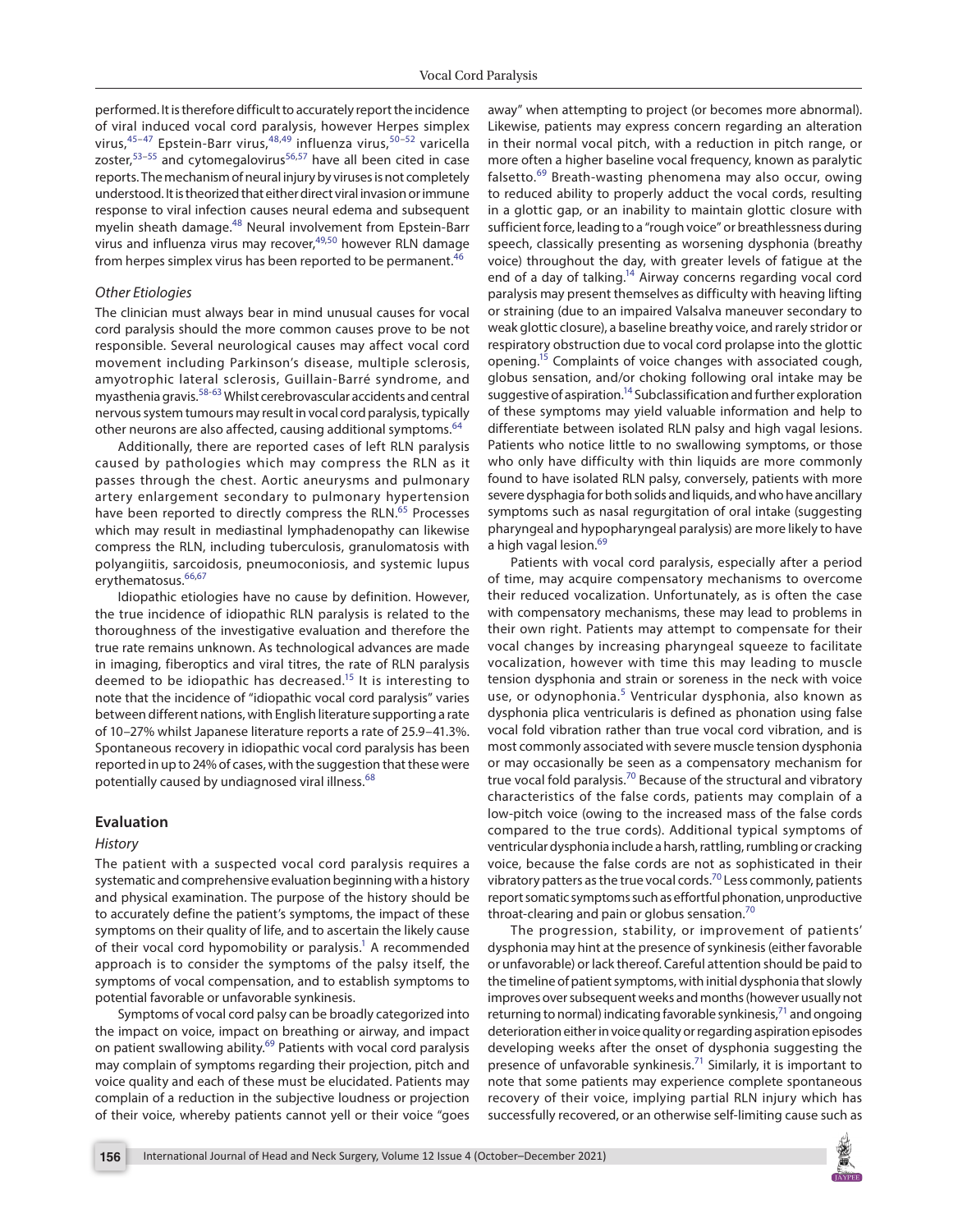viral infection or idiopathic RLN paralysis, which may completely recover in up to 24% of cases.<sup>15,[68](#page-7-8)</sup>

<span id="page-4-5"></span>Self-assessments are often used to quantify the severity of voice-related symptoms, and can be used to monitor treatment response[.72](#page-7-12) Patient-reported outcome measures are questionnaires which patients complete and assess the subjective experience of their symptoms in both quality and severity. They are a reliable way to measure a patient's sense of symptom improvement postintervention $72$  with recent studies demonstrating a reliable improvement in the Voice Handicap Index in a cohort of patients with unilateral vocal fold paralysis who underwent arytenoid adduction. $73$  Similarly, a recent study examined the voice characteristics of patients with known vocal fold paralysis specifically through the Voice Symptom Scale and found that limitation score and voice roughness score were reliably elevated in these patients compared to patients without a vocal cord palsy.<sup>74</sup>

In addition to a vocal history, the clinician should inquire about past medical history, including past infections, previous surgeries, prolonged intubation, and trauma. Special attention should be made to timing between the aforementioned and onset of perceived voice changes, as this may suggest possible causal relationship or mechanism involved. A complete medical history should be taken, with particular attention to neurological symptoms, smoking and alcohol history, and questions pertaining to possible malignancy.<sup>1</sup>

## *Physical Examination*

A complete examination of the head and neck should be performed next, with particular attention to the cranial nerves, especially the vagus nerve. Palpation for neck masses may reveal a thyroid mass or cervical lymphadenopathy. An absent gag reflex or a deviated palate may reveal a high unilateral vagus nerve lesion.<sup>75</sup> The clinician must also listen to the patient's voice and follow this with direct visualization of the larynx. Historically a mirror examination was performed first, but this has been largely replaced with either rigid or flexible endoscopic examination.<sup>[72](#page-7-12)</sup> Findings from direct visualization can be divided into laryngeal findings and extra-laryngeal findings. When specifically assessing for laryngeal changes, it is important to appreciate both the motor and sensory findings that may be present. Motor findings are the most commonly examined, and pertain to vocal cord abnormalities as seen endoscopically during rest, with volitional movement, and with repeated movements. During quiet breathing with the endoscope in appropriate position, the larynx can be examined for resting position of the vocal cord (midline, paramedian, or intermediate), position and direction of the vocal processes, symmetry of vocal fold contour (with particular attention to presence of vocal fold atrophy, ventricle capaciousness and fullness of the conus elasticus), synechia in the posterior glottis, and scarring along the cricoarytenoid joints.<sup>[69](#page-7-0)</sup> After the clinician is pleased with the assessment of the resting vocal cords, the patient should be instructed to phonate. During phonation the mobility of the membranous part of the vocal cords should be assessed, with particular attention to degree and symmetry of adduction and abduction, completeness of glottic closure or presence of glottic gap, the level of match between the vocal processes and flaccidity of vocal fold structures. Particular maneuvers are useful for aiding in the assessment of vocal cord paralysis, including asking the patient to perform sound /i/ for assessing adduction or gently inhaling to assess abduction, and a glissando maneuver (asking the patient to slide from their lowest to highest frequency and then back down)

is useful for assessing SLN function.<sup>1</sup> Abduction in particular is perhaps the most useful maneuver assessing the presence of vocal cord paralysis or paresis.<sup>14</sup> Lastly, where the vocal cord paralysis is not complete, repetitive phonation (alternating a sniff with the sound  $\langle i/\rangle$  may reveal fatigability of the affected side.<sup>1</sup> Markedly reduced or absent sensation during examination may indicate SLN involvement, when this is suspected a functional endoscopic evaluation of swallowing should be performed, as patients with unilateral vocal cord palsy have higher rates of pooling, penetration, and aspiration compared to patients without vocal cord palsy.<sup>[69,](#page-7-0)[76](#page-7-9)</sup> Furthermore, recent studies have demonstrated that the degree of sensory deficit as measured by calibrated air pulses correlates with the degree of dysphagia and aspiration.<sup>[76](#page-7-9)</sup>

<span id="page-4-6"></span><span id="page-4-2"></span><span id="page-4-0"></span>Extralaryngeal findings may also support the diagnosis of vocal cord paralysis and establish the functional status of the pharynx and hypopharynx. Unilateral secretions pooling in the pyriform sinus or a dilated pyriform sinus may indicate pharyngeal weakness ipsilaterally. Likewise, with unilateral pharyngeal paralysis, the posterior midline raphe is pulled toward the contralateral side with patient phonation.

<span id="page-4-3"></span>When recurrent laryngeal nerve paralysis is present, the ipsilateral vocal cord appears to be immobile, with the exception of slight respiratory movement likely due IA and supraglottic muscle fibres as well as elastic and aerodynamic forces on the paralyzed vocal cord.[77](#page-7-10) The contralateral vocal cord must be assessed for degree of movement, to ascertain whether it is able to cross the midline and allow for reasonable glottic closure and facilitate some phonation, as well as ensuring a safe and patent airway after any medialization is performed on the paralyzed side.<sup>77</sup>

<span id="page-4-1"></span>If the SLN is intact, the CT muscle is still innervated, and with this the ability to alter longitudinal tension maintained. Therefore, the vocal processes will be at the same level, with the paralyzed vocal cord lengthening as pitch is increased.<sup>1</sup> If the SLN is injured, then the ipsilateral vocal fold may appear bowed, and typically lies in a lower plane due to reduced CT muscle tone. Compensation in this setting is more difficult, and the result is often a more impaired voice, with greater effects on vocal quality, volume, and pitch control[.77](#page-7-10) This is especially true in cases where both the RLN and SLN are paralyzed, however problems may still occur in isolated SLN injury where adduction and abduction are preserved.<sup>1</sup>

## *Stroboscopy*

<span id="page-4-4"></span>Stroboscopy is a method of endoscopic examination, which can be performed *via* flexible or rigid endoscope that uses pulsed light to better capture vocal cord mucosal oscillation, or mucosal wave. The light pulses incongruently with the glottal cycle, generating a series of still images during different points of the glottal cycle that are then interpreted into a fluid and continuous sequence in the examiner's eye. $78$  Stroboscopy is the best diagnostic instrument for the evaluation of most cases of dysphonia and offers valuable information about mucosal pliability.<sup>[72](#page-7-12)</sup> Stroboscopy can provide useful information on the glottic cycle regarding regularity, amplitude, mucosal wave, phase symmetry, vertical level, and glottic closure patterns[.72](#page-7-12) If the video recording aspect of stroboscopy is utilized, the examination may be further enhanced by slowing down the replay time, and freeze-framing, allowing more subtle examination findings to be detected, such as sulci and mucosal pliability alterations. Additionally, video archiving allows for more accurate comparison of examinations across time as well as postintervention. In cases of suspected vocal cord paralysis, stroboscopy allows for better viewing of subtle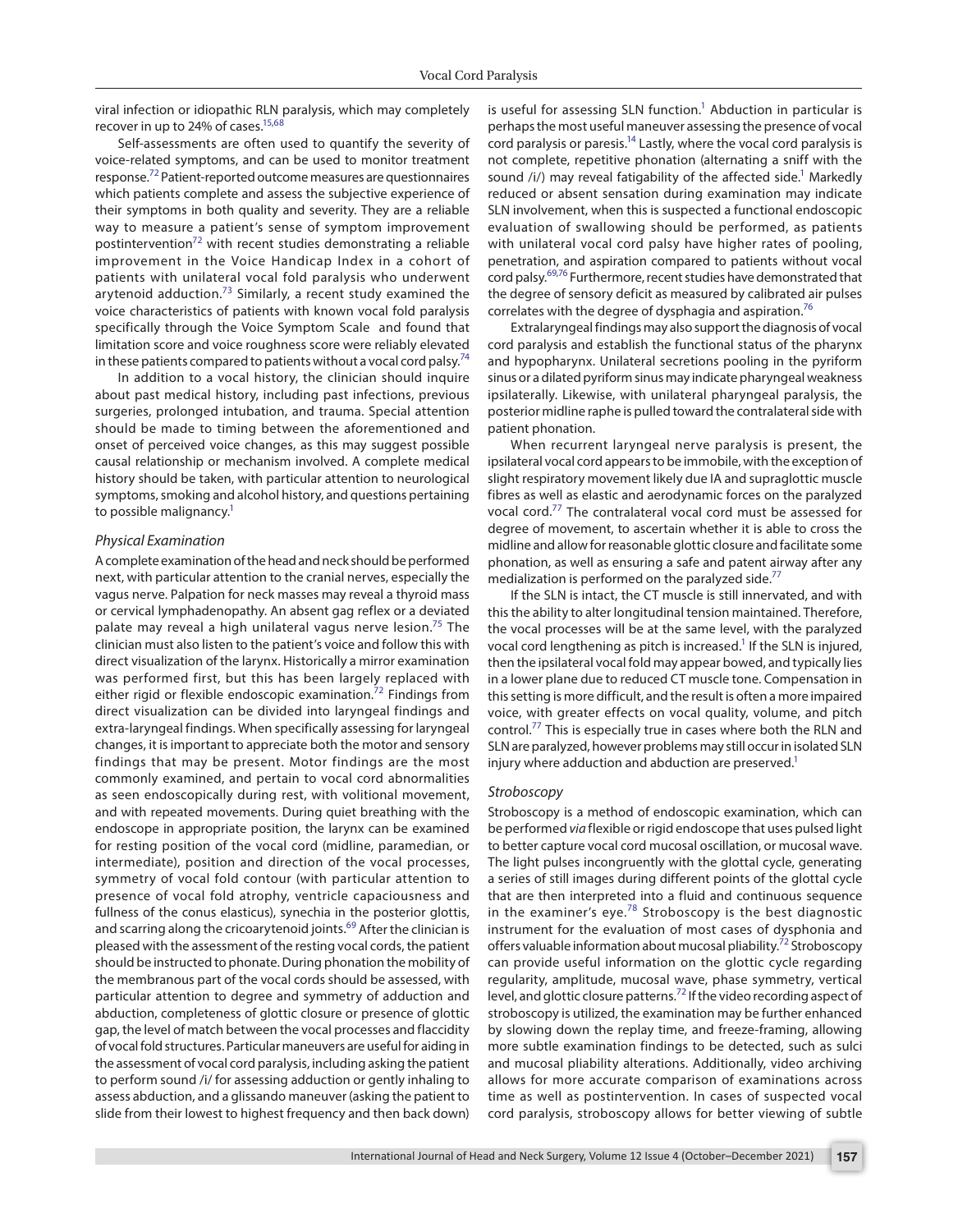movements of the vocal processes and body of the vocal folds, aiding to differentiate from severe vocal fold paresis and true paralysis, as well as concurrently enabling the clinician to better assess the contralateral vocal fold for subtle mucosal or movement pathologies.<sup>77</sup> Stroboscopy is an especially potent tool in the arsenal of the laryngologist whenever the findings of continuous light examination do not explain the severity of the patient's symptoms, when hoarseness persists post-treatment of its assumed cause, and for cases of unexpected hoarseness postmicrolaryngoscopy.[79](#page-7-18)–[81](#page-7-19)

## *Diagnostic Imaging*

In cases of complete vocal cord paralysis, a complete diagnostic imaging evaluation should be performed including a CT from the skull base through the chest, tracing the path of the vagus and recurrent laryngeal nerves. Additionally, an MRI brain is recommended to exclude intracranial pathologies such as multiple sclerosis or mass lesions, especially when no cause is identified through initial evaluation and a CT scan, or when vagal symptoms are present.<sup>69</sup> A recent prospective study of 53 patient with vocal cord paralysis demonstrated cancer as the cause after CT evaluation in 27 (51%) with 15 patients (28%) having vocal cord paralysis as their primary presenting complaint.<sup>[82](#page-7-20)</sup>

## *Laryngeal Electromyography*

Laryngeal electromyography (LEMG) is considered the gold standard investigation to diagnose and evaluate the type and degree of neurological injury in vocal cord paralysis.<sup>[83](#page-7-21)</sup> LEMG utilizes needle electrodes to record electrical activity from muscle fibres, including motor unit recruitment, configuration and detections of fibrillation or synkinesis, to estimate the severity of injury and prognosticate the likelihood of recovery, thereby providing additional information for clinicians to discuss management options with patients.[84](#page-7-16) In vocal cord paralysis due to lower motor neuron injury (e.g., surgical injury), initially there is complete electrical silence, followed by the appearance of positive sharp waves or fibrillations within 2–3 weeks, indicating denervation and axonal loss.<sup>[85](#page-7-22)</sup> Reinnervation is characterizedd by the recording of larger motor unit activity with characteristic high-amplitude, long-duration, and polyphasic responses.<sup>[85](#page-7-22)</sup> Reinnervation findings may occur after several months and are a positive prognostic indicator, especially in young patients.<sup>[86](#page-7-17)</sup> Recent studies have incorporated quantitative data analysis examining presence synkinesis and characteristics of reinnervation with promising results, with one study of 23 patients with acute vocal cord paralysis demonstrating a 100% positive predictive value and 89.5% negative predictive value in a 6-month return of function prognostication.<sup>[84](#page-7-16)</sup>

Laryngeal electromyography is also well suited to differentiate between vocal cord paralysis due to RLN injury and an apparent vocal cord paralysis due to other conditions such as myopathy, upper motor neuropathy, or CT joint hypomobility.<sup>[85](#page-7-22)</sup> In myopathic processes, there is rapid recruitment of motor units, with low voltage and short duration, in keeping with the context of a weak and short muscle contraction.<sup>85</sup> Likewise, in upper motor neuron disorders, the amplitude and duration of the motor unit potential is normal, but there is reduced motor unit recruitment and a reduced motor unit firing rate. In patients with isolated CT joint hypomobility, a normal LEMG result would be expected. In the setting of vocal cord paralysis, it can be difficult to appreciate contralateral vocal cord paresis, especially if subtle, with LEMG offering a more quantitative tool for analyzing the contralateral cord and recording the findings for further monitoring and prognostication.<sup>14,[85](#page-7-22)</sup>

One of the limitations of LEMG is the qualitative nature of the skill of the electromyographer doing the assessment. This is a particular concern in the larynx where muscle bundles are small, overlap, and are adjacent to other muscles with different functions[.77](#page-7-10) And whilst several studies have reported the utility of LEMG in providing valuable information for predicting the likelihood of recovery, LEMG findings alone may not change clinician's approach to management in patients with an acute vocal cord paralysis.[84](#page-7-16)–[86](#page-7-17)

## **Re f er enc es**

- <span id="page-5-20"></span><span id="page-5-19"></span><span id="page-5-2"></span>[1.](#page-0-0) Rubin AD, Sataloff RT. Vocal fold paresis and paralysis. Otolaryngol Clin North Am 2007;40(5):1109–1131, viii-ix. DOI: [10.1016/j.](https://doi.org/10.1016/j.otc.2007.05.012) [otc.2007.05.012](https://doi.org/10.1016/j.otc.2007.05.012)
- <span id="page-5-5"></span>[2.](#page-0-1) Fontenot TE, Randolph GW, Friedlander PL, et al. Gender, race, and electrophysiologic characteristics of the branched recurrent laryngeal nerve. Laryngoscope 2014;124(10):2433–2437. DOI: [10.1002/lary.24631](https://doi.org/10.1002/lary.24631)
- <span id="page-5-6"></span>[3.](#page-0-2) Mattsson P, Hydman J, Svensson M. Recovery of laryngeal function after intraoperative injury to the recurrent laryngeal nerve. Gland Surg 2015;4(1):27–35. DOI: [10.3978/j.issn.2227-684X.2015.01.10](https://doi.org/10.3978/j.issn.2227-684X.2015.01.10)
- <span id="page-5-21"></span><span id="page-5-7"></span>[4.](#page-0-3) Bakalinis E, Makris I, Demesticha T, et al. Non-recurrent laryngeal nerve and concurrent vascular variants: a review. Acta Med Acad 2018;47(2):186–192. DOI: [10.5644/ama2006-124.230](https://doi.org/10.5644/ama2006-124.230)
- <span id="page-5-3"></span>[5.](#page-0-4) Crumley RL. Unilateral recurrent laryngeal nerve paralysis. J Voice 1994;8(1):79–83. DOI: [10.1016/s0892-1997\(05\)80323-6](https://doi.org/10.1016/s0892-1997(05)80323-6)
- <span id="page-5-22"></span><span id="page-5-0"></span>[6.](#page-0-5) Pascual-Font A, Cubillos L, Vazquez T, et al. Are the interarytenoid muscles supplied by branches of both the recurrent and superior laryngeal nerves? Laryngoscope 2016;126(5):1117–1122. DOI: [10.1002/lary.25375](https://doi.org/10.1002/lary.25375)
- <span id="page-5-1"></span>[7.](#page-0-6) Meyer TK. The larynx for neurologists. Neurologist 2009;15(6):313–318. DOI: [10.1097/nrl.0b013e3181b1cde5](https://doi.org/10.1097/nrl.0b013e3181b1cde5)
- <span id="page-5-23"></span><span id="page-5-4"></span>[8.](#page-0-7) Choi HS, Ye M, Berke GS. Function of the interarytenoid(IA) muscle in phonation: in vivo laryngeal model. Yonsei Med J 1995;36(1):58–67. DOI: [10.3349/ymj.1995.36.1.58](https://doi.org/10.3349/ymj.1995.36.1.58)
- <span id="page-5-11"></span>[9.](#page-1-1) Hydman J, Bjorck G, Persson JK, et al. Diagnosis and prognosis of iatrogenic injury of the recurrent laryngeal nerve. Ann Otol Rhinol Laryngol 2009;118(7):506–511. DOI: [10.1177/000348940911800709](https://doi.org/10.1177/000348940911800709)
- <span id="page-5-24"></span><span id="page-5-12"></span>[10.](#page-1-2) Scheib J, Hoke A. Advances in peripheral nerve regeneration. Nat Rev Neurol 2013;9(12):668–676. DOI: [10.1038/nrneurol.2013.227](https://doi.org/10.1038/nrneurol.2013.227)
- <span id="page-5-13"></span>[11.](#page-1-3) Fawcett JW, Keynes RJ. Peripheral nerve regeneration. Annu Rev Neurosci 1990;13:43–60. DOI: [10.1146/annurev.ne.13.030190.000355](https://doi.org/10.1146/annurev.ne.13.030190.000355)
- <span id="page-5-25"></span><span id="page-5-8"></span>[12.](#page-1-4) Fournier AE, Strittmatter SM. Regenerating nerves follow the road more traveled. Nat Neurosci 2002;5(9):821–822. DOI: [10.1038/nn0902-821](https://doi.org/10.1038/nn0902-821)
- <span id="page-5-9"></span>[13.](#page-1-5) Shindo ML, Herzon GD, Hanson DG, et al. Effects of denervation on laryngeal muscles: a canine model. Laryngoscope 1992;102(6):663–669. DOI: [10.1288/00005537-199206000-00012](https://doi.org/10.1288/00005537-199206000-00012)
- <span id="page-5-10"></span>[14.](#page-1-6) Ivey CM. Vocal fold paresis. Otolaryngol Clin North Am 2019;52(4):637–648. DOI: [10.1016/j.otc.2019.03.008](https://doi.org/10.1016/j.otc.2019.03.008)
- <span id="page-5-14"></span>[15.](#page-2-1) Myssiorek D. Recurrent laryngeal nerve paralysis: anatomy and etiology. Otolaryngol Clin North Am 2004;37(1):25–44, v. DOI: [10.1016/s0030-6665\(03\)00172-5](https://doi.org/10.1016/s0030-6665(03)00172-5)
- <span id="page-5-15"></span>[16.](#page-2-2) Smith TL, Smith JM. Electrosurgery in otolaryngology-head and neck surgery: principles, advances, and complications. Laryngoscope 2001;111(5):769–780. DOI: [10.1097/00005537-200105000-00004](https://doi.org/10.1097/00005537-200105000-00004)
- <span id="page-5-16"></span>[17.](#page-2-3) Rosenthal LH, Benninger MS, Deeb RH. Vocal fold immobility: a longitudinal analysis of etiology over 20 years. Laryngoscope 2007;117(10):1864–1870. DOI: 10.1097/MLG.0b013e3180de4d49
- <span id="page-5-17"></span>[18.](#page-2-4) Abadin SS, Kaplan EL, Angelos P. Malpractice litigation after thyroid surgery: the role of recurrent laryngeal nerve injuries, 1989–2009. Surgery 2010;148(4):718–722; discussion 22–3. DOI: [10.1016/j.](https://doi.org/10.1016/j.surg.2010.07.019) [surg.2010.07.019](https://doi.org/10.1016/j.surg.2010.07.019)
- <span id="page-5-18"></span>[19.](#page-2-5) Collazo-Clavell ML, Gharib H, Maragos NE. Relationship between vocal cord paralysis and benign thyroid disease. Head Neck 1995;17(1):24–30. DOI: [10.1002/hed.2880170106](https://doi.org/10.1002/hed.2880170106)

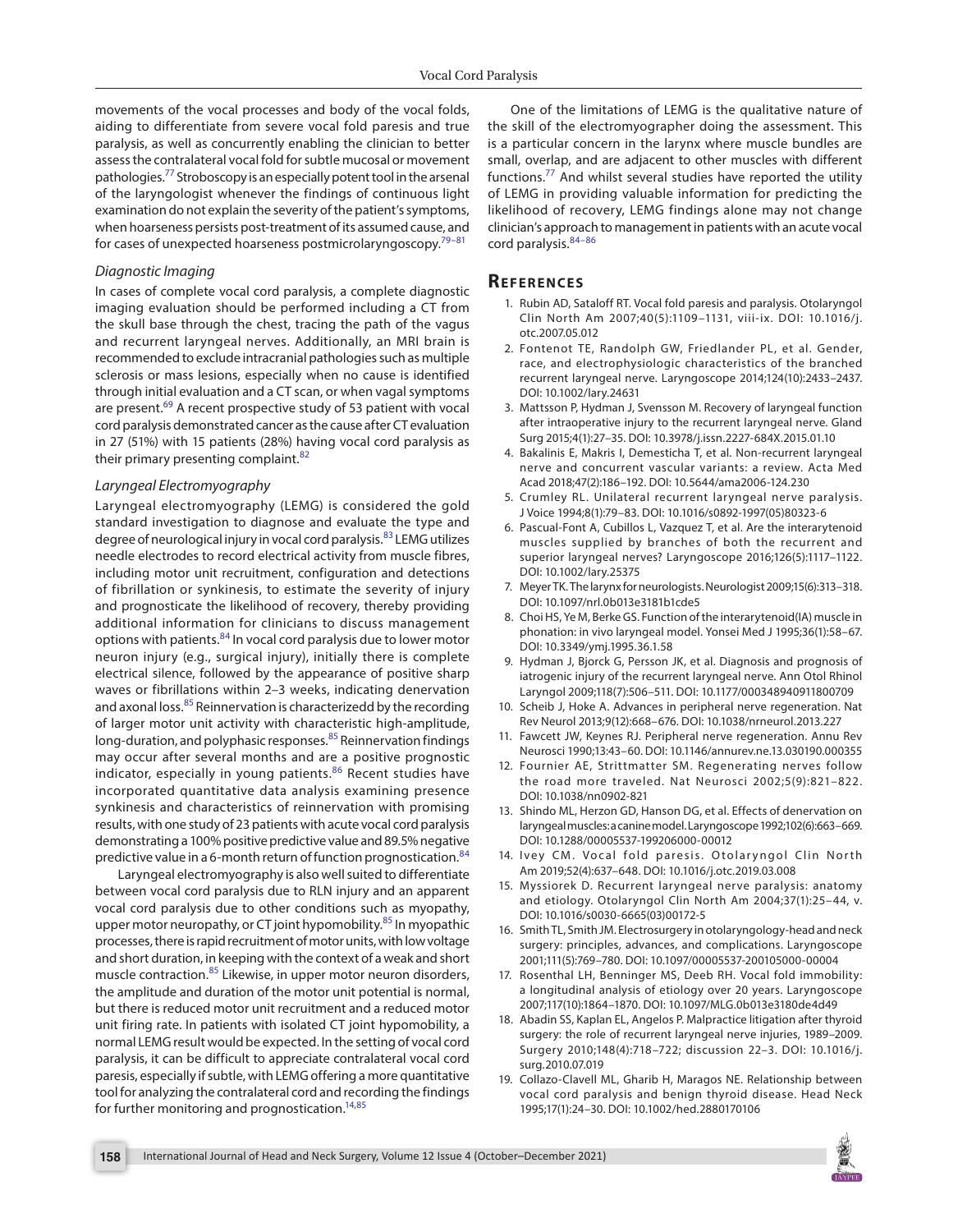- <span id="page-6-11"></span>[20.](#page-2-11) Rowe-Jones JM, Rosswick RP, Leighton SE. Benign thyroid disease and vocal cord palsy. Ann R Coll Surg Engl1993;75(4):241–244. PMID: 8379624.
- <span id="page-6-12"></span>[21.](#page-2-12) Bergamaschi R, Becouarn G, Ronceray J, et al. Morbidity of thyroid surgery. Am J Surg 1998;176(1):71–75. DOI: [10.1016/s0002-](https://doi.org/10.1016/s0002-9610(98)00099-3) [9610\(98\)00099-3](https://doi.org/10.1016/s0002-9610(98)00099-3)
- <span id="page-6-13"></span>[22.](#page-2-13) Hermann M, Alk G, Roka R, et al. Laryngeal recurrent nerve injury in surgery for benign thyroid diseases: effect of nerve dissection and impact of individual surgeon in more than 27,000 nerves at risk. Ann Surg 2002;235(2):261–268. DOI: [10.1097/00000658-200202000-00015](https://doi.org/10.1097/00000658-200202000-00015)
- <span id="page-6-14"></span>[23.](#page-2-14) Cernea CR, Hojaij FC, De Carlucci D, Jr., et al. Recurrent laryngeal nerve: a plexus rather than a nerve? Arch Otolaryngol Head Neck Surg 2009;135(11):1098–1102. DOI: [10.1001/archoto.2009.151](https://doi.org/10.1001/archoto.2009.151)
- 24. Affleck BD, Swartz K, Brennan J. Surgical considerations and controversies in thyroid and parathyroid surgery. Otolaryngol Clin North Am 2003;36(1):159–187. DOI: [10.1016/s0030-6665\(02\)00135-4](https://doi.org/10.1016/s0030-6665(02)00135-4)
- <span id="page-6-15"></span>[25.](#page-2-15) More Y, Shnayder Y, Girod DA, et al. Factors influencing morbidity after surgical management of malignant thyroid disease. Ann Otol Rhinol Laryngol 2013;122(6):398–403. DOI: [10.1177/000348941312200609](https://doi.org/10.1177/000348941312200609)
- <span id="page-6-16"></span>[26.](#page-2-16) Tucker HM. Vocal cord paralysis–1979: etiology and management. Laryngoscope 1980;90(4):585–590. DOI: [10.1288/00005537-](https://doi.org/10.1288/00005537-198004000-00004) [198004000-00004](https://doi.org/10.1288/00005537-198004000-00004)
- <span id="page-6-17"></span>[27.](#page-2-17) Shindo M, Chheda NN. Incidence of vocal cord paralysis with and without recurrent laryngeal nerve monitoring during thyroidectomy. Arch Otolaryngol Head Neck Surg 2007;133(5):481–485. DOI: [10.1001/](https://doi.org/10.1001/archotol.133.5.481) [archotol.133.5.481](https://doi.org/10.1001/archotol.133.5.481)
- <span id="page-6-18"></span>[28.](#page-2-18) Echeverri A, Flexon PB. Electrophysiologic nerve stimulation for identifying the recurrent laryngeal nerve in thyroid surgery: review of 70 consecutive thyroid surgeries. Am Surg 1998;64(4):328–333. PMID: 9544143.
- <span id="page-6-19"></span>[29.](#page-2-19) Maroulis J, Karkanevatos A, Papakostas K, et al. Cranial nerve dysfunction following carotid endarterectomy. Int Angiol 2000;19(3):237–241. PMID: 11201592.
- <span id="page-6-20"></span>[30.](#page-2-20) Hertzer NR, Feldman BJ, Beven EG, et al. A prospective study of the incidence of injury to the cranial nerves during carotid endarterectomy. Surg Gynecol Obstet 1980;151(6):781–784. PMID: 7444729
- <span id="page-6-21"></span>[31.](#page-2-21) Dehn TC, Taylor GW. Cranial and cervical nerve damage associated with carotid endarterectomy. Br J Surg 1983;70(6):365–368. DOI: [10.1002/bjs.1800700619](https://doi.org/10.1002/bjs.1800700619)
- <span id="page-6-0"></span>[32.](#page-2-22) Morpeth JF, Williams MF. Vocal fold paralysis after anterior cervical diskectomy and fusion. Laryngoscope 2000;110(1):43–46. DOI: [10.1097/00005537-200001000-00009](https://doi.org/10.1097/00005537-200001000-00009)
- <span id="page-6-22"></span>[33.](#page-2-23) Apfelbaum RI, Kriskovich MD, Haller JR. On the incidence, cause, and prevention of recurrent laryngeal nerve palsies during anterior cervical spine surgery. Spine (Phila Pa 1976) 2000;25(22):2906–2912. DOI: [10.1097/00007632-200011150-00012](https://doi.org/10.1097/00007632-200011150-00012)
- <span id="page-6-23"></span>[34.](#page-2-24) Ebraheim NA, Lu J, Skie M, et al. Vulnerability of the recurrent laryngeal nerve in the anterior approach to the lower cervical spine. Spine (Phila Pa 1976) 1997;22(22):2664–2667. DOI: [10.1097/00007632-](https://doi.org/10.1097/00007632-199711150-00015) [199711150-00015](https://doi.org/10.1097/00007632-199711150-00015)
- <span id="page-6-1"></span>[35.](#page-2-25) Menovsky T, van Overbeeke JJ. On the mechanism of transient postoperative deficit of cranial nerves. Surg Neurol 1999;51(2):223–226. DOI: [10.1016/s0090-3019\(97\)00510-7](https://doi.org/10.1016/s0090-3019(97)00510-7)
- <span id="page-6-2"></span>[36.](#page-2-26) Netterville JL, Jackson CG, Miller FR, et al. Vagal paraganglioma: a review of 46 patients treated during a 20-year period. Arch Otolaryngol Head Neck Surg 1998;124(10):1133–1140. DOI: [10.1001/](https://doi.org/10.1001/archotol.124.10.1133) [archotol.124.10.1133](https://doi.org/10.1001/archotol.124.10.1133)
- <span id="page-6-3"></span>[37.](#page-2-27) Sengupta A, Dubey SP, Chaudhuri D, et al. Ortner's syndrome revisited. J Laryngol Otol 1998;112(4):377–379. DOI: [10.1017/s0022215100140514](https://doi.org/10.1017/s0022215100140514)
- <span id="page-6-4"></span>[38.](#page-2-28) Filaire M, Mom T, Laurent S, et al. Vocal cord dysfunction after left lung resection for cancer. Eur J Cardiothorac Surg 2001;20(4):705–711. DOI: [10.1016/s1010-7940\(01\)00819-3](https://doi.org/10.1016/s1010-7940(01)00819-3)
- <span id="page-6-5"></span>[39.](#page-2-29) Chai YJ, Lee JM, Seong YW, et al. Application of continuous intraoperative neuromonitoring during VATS lobectomy for left lung cancer to prevent recurrent laryngeal nerve injury. Sci Rep 2020;10(1):4636. DOI: [10.1038/s41598-020-61500-6](https://doi.org/10.1038/s41598-020-61500-6)
- <span id="page-6-6"></span>[40.](#page-2-6) Sniezek JC, Netterville JL, Otolaryngol Clin North Am Sabri AN. Vagal paragangliomas. 2001;34(5):925–939, vi. DOI: [10.1016/](https://doi.org/10.1016/s0030-6665(05)70355-8) [s0030-6665\(05\)70355-8](https://doi.org/10.1016/s0030-6665(05)70355-8)
- <span id="page-6-7"></span>[41.](#page-2-7) Ramadan HH, Wax MK, Avery S. Outcome and changing cause of unilateral vocal cord paralysis. Otolaryngol Head Neck Surg 1998;118(2):199–202. DOI: [10.1016/S0194-5998\(98\)80014-4](https://doi.org/10.1016/S0194-5998(98)80014-4)
- <span id="page-6-8"></span>[42.](#page-2-8) Brandwein M, Abramson AL, Shikowitz MJ. Bilateral vocal cord paralysis following endotracheal intubation. Arch Otolaryngol Head Neck Surg 1986;112(8):877–882. DOI: [10.1001/archotol.1986.03780080077018](https://doi.org/10.1001/archotol.1986.03780080077018)
- <span id="page-6-9"></span>[43.](#page-2-9) Marie JP, Keghian J, Mendel I, et al. Post-intubation vocal cord paralysis: the viral hypothesis. A case report. Eur Arch Otorhinolaryngol 2001;258(6):285–286. DOI: [10.1007/s004050100357](https://doi.org/10.1007/s004050100357)
- <span id="page-6-10"></span>[44.](#page-2-10) Friedrich T, Hansch U, Eichfeld U, et al. [Recurrent laryngeal nerve paralysis as intubation injury?]. Chirurg 2000;71(5):539–544. DOI: [10.1007/s001040051099](https://doi.org/10.1007/s001040051099)
- <span id="page-6-24"></span>[45.](#page-3-0) Bachor E, Bonkowsky V, Hacki T. Herpes simplex virus type I reactivation as a cause of a unilateral temporary paralysis of the vagus nerve. Eur Arch Otorhinolaryngol 253(4-5):297–300. DOI: [10.1007/](https://doi.org/10.1007/BF00171147) [BF00171147](https://doi.org/10.1007/BF00171147)
- <span id="page-6-34"></span>[46.](#page-3-1) 3rd Flowers RH, Kernodle DS. Vagal mononeuritis caused by herpes simplex virus: association with unilateral vocal cord paralysis. Am J Med 1990;88(6):686–688. DOI: [10.1016/0002-9343\(90\)90542-l](https://doi.org/10.1016/0002-9343(90)90542-l)
- <span id="page-6-25"></span>[47.](#page-3-2) Pou A, Carrau RL. Bilateral abductor vocal cord paralysis in association with herpes simplex infection: a case report. Am J Otolaryngol 1995;16(3):216–219. DOI: [10.1016/0196-0709\(95\)90108-6](https://doi.org/10.1016/0196-0709(95)90108-6)
- <span id="page-6-26"></span>[48.](#page-3-3) Johns MM, Hogikyan ND. Simultaneous vocal fold and tongue paresis secondary to Epstein-Barr virus infection. Arch Otolaryngol Head Neck Surg 2000;126(12):1491–1494. DOI: [10.1001/archotol.126.12.1491](https://doi.org/10.1001/archotol.126.12.1491)
- <span id="page-6-27"></span>[49.](#page-3-4) Parano E, Pavone L, Musumeci S, et al. Acute palsy of the recurrent laryngeal nerve complicating Epstein-Barr virus infection. Neuropediatrics 1996;27(3):164–166. DOI: [10.1055/s-2007-973769](https://doi.org/10.1055/s-2007-973769)
- <span id="page-6-28"></span>[50.](#page-3-5) Bryson A. Neurological complications of influenza A2-Hong Kong-68 virus. Med J Aust 1970;2(14):654. DOI: [10.5694/j.1326-5377.1970.](https://doi.org/10.5694/j.1326-5377.1970.tb50253.x) [tb50253.x](https://doi.org/10.5694/j.1326-5377.1970.tb50253.x)
- 51. Wirth G, Leypoldt R. Increased occurrence of vocal cord paralysis during influenza epidemic in the winter 1969–70. Z Laryngol Rhinol Otol 1970;49(12):777–784. PMID: 5509911.
- <span id="page-6-29"></span>[52.](#page-3-6) Bhatt NK, Pipkorn P, Paniello RC. Association between upper respiratory infection and idiopathic unilateral vocal fold paralysis. Ann Otol Rhinol Laryngol 2018;127(10):667–671. DOI: [10.1177/0003489418787542](https://doi.org/10.1177/0003489418787542)
- <span id="page-6-30"></span>[53.](#page-3-7) Chitose SI, Umeno H, Hamakawa S, et al. Unilateral associated laryngeal paralysis due to varicella-zoster virus: virus antibody testing and videofluoroscopic findings. J Laryngol Otol 2008;122(2):170–176. DOI: [10.1017/S0022215107000898](https://doi.org/10.1017/S0022215107000898)
- 54. Nishizaki K, Onoda K, Akagi H, et al. Laryngeal zoster with unilateral laryngeal paralysis. ORL J Otorhinolaryngol Relat Spec 1997;59(4):235–237. DOI: [10.1159/000276944](https://doi.org/10.1159/000276944)
- <span id="page-6-31"></span>[55.](#page-3-8) Randel RC, Kearns DB, Nespeca MP, et al. Vocal cord paralysis as a presentation of intrauterine infection with varicella-zoster virus. Pediatrics 1996;97(1):127–128. DOI: [10.1542/peds.97.1.127](https://doi.org/10.1542/peds.97.1.127)
- <span id="page-6-32"></span>[56.](#page-3-9) Ueha R, Nito T, Goto T, et al. Bilateral vocal cord immobility resulting from cytomegalovirus pharyngitis: a case report. J Infect Chemother 2018;24(2):142–146. DOI: [10.1016/j.jiac.2017.09.007](https://doi.org/10.1016/j.jiac.2017.09.007)
- <span id="page-6-33"></span>[57.](#page-3-10) de La Blanchardiere A, Dore M, Salmon D, et al. [Left vocal cord paralysis in cytomegalovirus multifocal neuropathy in a patient with HIV infection]. Presse Med 1996;25(3):106–107. PMID: 8746083.
- <span id="page-6-35"></span>[58.](#page-3-11) Rontal E, Rontal M, Wald J, et al. Botulinum toxin injection in the treatment of vocal fold paralysis associated with multiple sclerosis: a case report. J Voice 1999;13(2):274–279. DOI: [10.1016/s0892-](https://doi.org/10.1016/s0892-1997(99)80032-0) [1997\(99\)80032-0](https://doi.org/10.1016/s0892-1997(99)80032-0)
- 59. Tyler HR. Neurology of the larynx. Otolaryngol Clin North Am 1984;17(1):75–79. DOI: [10.1016/s0030-6665\(20\)31997-6](https://doi.org/10.1016/s0030-6665(20)31997-6)
- 60. Isozaki E, Osanai R, Horiguchi S, et al. Laryngeal electromyography with separated surface electrodes in patients with multiple system atrophy presenting with vocal cord paralysis. J Neurol 1994;241(9):551–556. DOI: [10.1007/BF00873518](https://doi.org/10.1007/BF00873518)